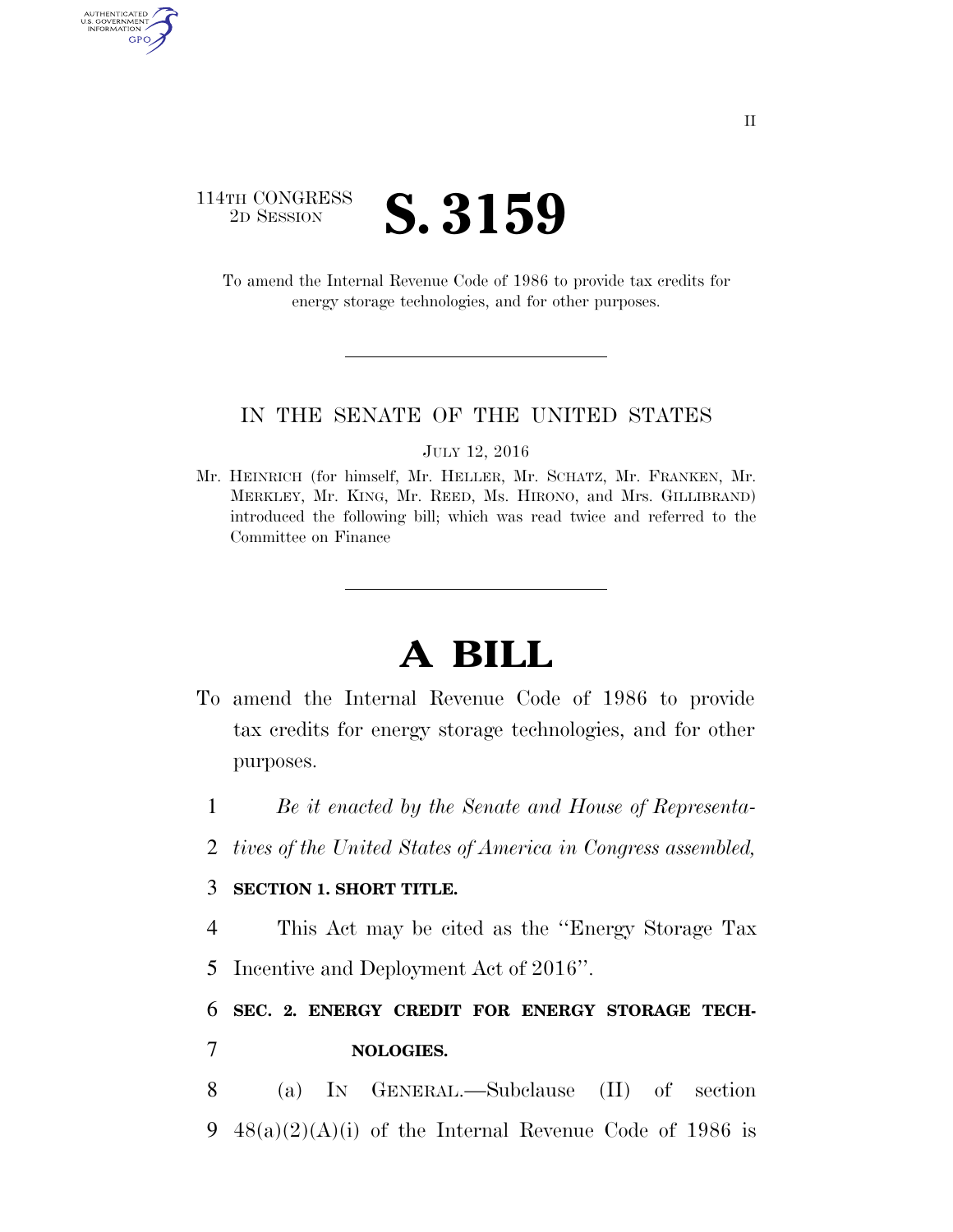1 amended by striking "paragraph  $(3)(A)(i)$ " and inserting 2 "clause (i) or (viii) of paragraph  $(3)(A)$ ".

 (b) ENERGY STORAGE TECHNOLOGIES.—Subpara- graph (A) of section 48(a)(3) of the Internal Revenue Code of 1986 is amended by striking ''or'' at the end of clause (vi), by adding ''or'' at the end of clause (vii), and by adding at the end the following new clause:

8 "(viii) equipment which receives, stores, and delivers energy using batteries, compressed air, pumped hydropower, hy- drogen storage (including hydrolysis), ther- mal energy storage, regenerative fuel cells, flywheels, capacitors, superconducting magnets, or other technologies identified by the Secretary in consultation with the Secretary of Energy, and which has a ca-**pacify of not less than 5 kilowatt hours,**". (c) PHASEOUT OF CREDIT.—Paragraph (6) of sec- tion 48(a) of the Internal Revenue Code of 1986 is amend-ed—

 (1) by striking ''ENERGY'' in the heading and inserting ''AND ENERGY STORAGE'', and

23 (2) by striking "paragraph  $(3)(A)(i)$ " both places it appears and inserting ''clause (i) or (viii) 25 of paragraph  $(3)(A)$ ".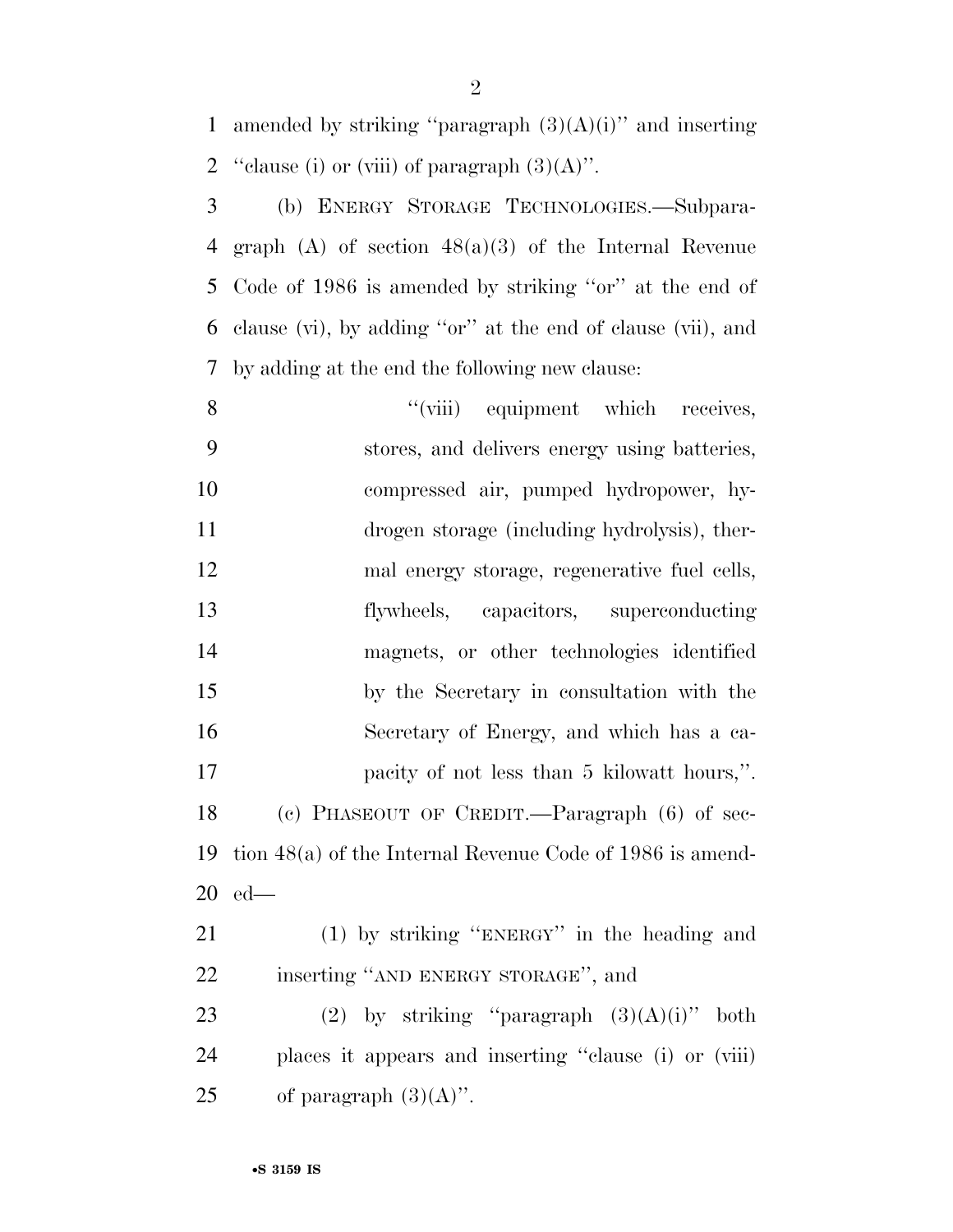(d) EFFECTIVE DATE.—The amendments made by this section shall apply to property placed in service after December 31, 2015.

 **SEC. 3. RESIDENTIAL ENERGY EFFICIENT PROPERTY CREDIT FOR BATTERY STORAGE TECH-NOLOGY.** 

 (a) IN GENERAL.—Subsection (a) of section 25D of the Internal Revenue Code of 1986 is amended by striking ''and'' at the end of paragraph (4), by striking the period at the end of paragraph (5) and inserting '', and'', and by adding at the end the following new paragraph:

 ''(6) the applicable percentage of the qualified battery storage technology expenditures made by the taxpayer during such year.''.

 (b) QUALIFIED BATTERY STORAGE TECHNOLOGY EXPENDITURE.—Subsection (d) of section 25D of the In- ternal Revenue Code of 1986 is amended by adding at the end the following new paragraph:

 $(6)$  QUALIFIED BATTERY STORAGE TECH- NOLOGY EXPENDITURE.—The term 'qualified bat- tery storage technology expenditure' means an ex-penditure for battery storage technology which—

23  $\langle (A)$  is installed on or in connection with a dwelling unit located in the United States and used as a residence by the taxpayer, and